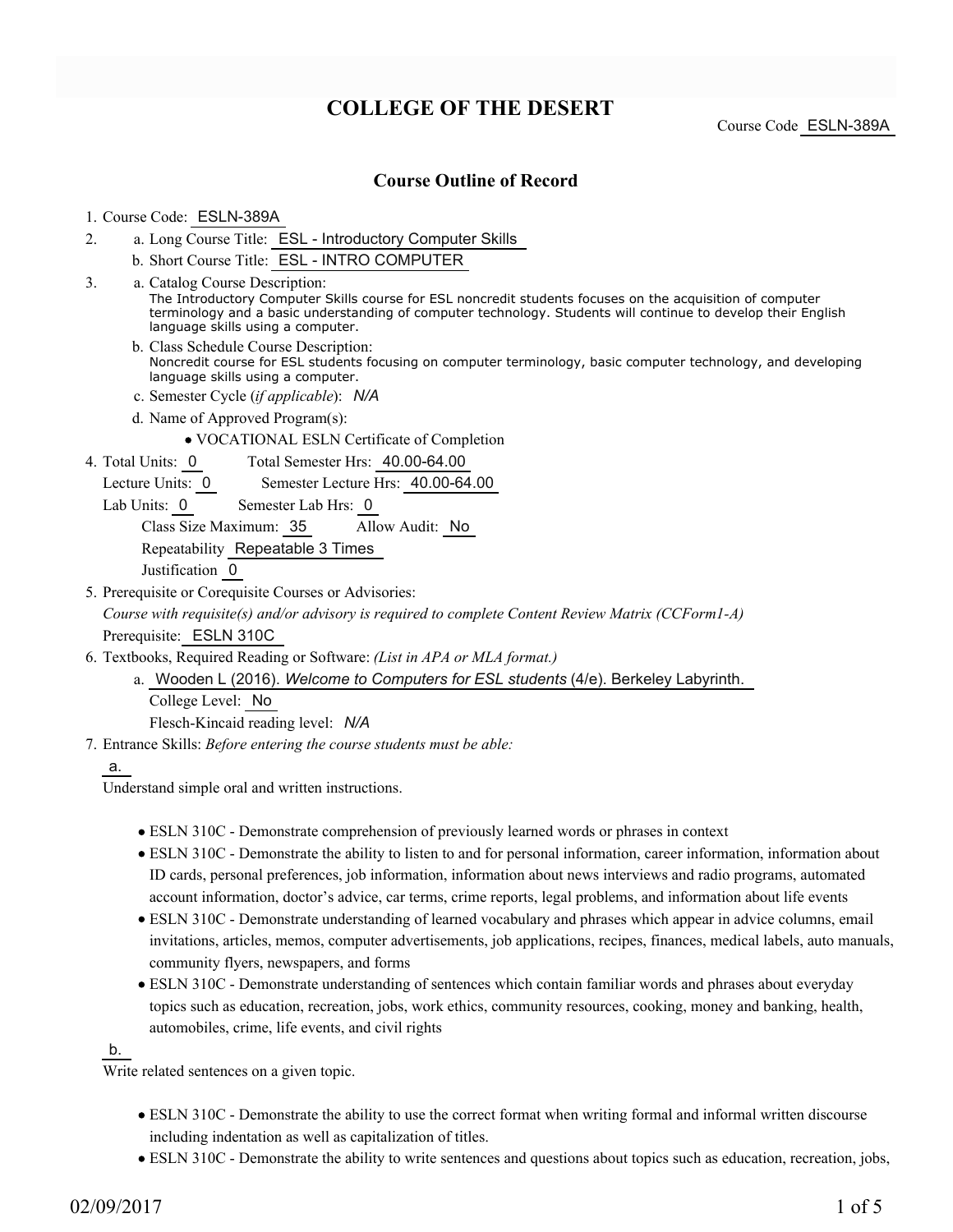## ESLN 389A- ESL - Introductory Computer Skills

work ethics, community resources, cooking, money and banking, health, automobiles, crime, life events, and civil rights

#### c.

Participate in simple conversations.

- ESLN 310C Demonstrate understanding of simple questions and answers, statements, and face-to-face conversations about familiar topics
- ESLN 310C Demonstrate the ability to listen to and for personal information, career information, information about ID cards, personal preferences, job information, information about news interviews and radio programs, automated account information, doctor's advice, car terms, crime reports, legal problems, and information about life events
- ESLN 310C Demonstrate the ability to ask and answer elementary questions, initiate and respond to simple statements, and maintain face-to-face conversations about topics that refer to basic personal information, education, career plans, recreational activities, jobs, work ethics, community resources, cooking and restaurants, money and banking, health, automobiles, crime, life events, and civil rights
- 8. Course Content and Scope:

#### Lecture:

- 1. Elementary vocabulary, concepts, and skills necessary to utilize a computer.
- 2. Introduction to word processing.
- 3. Emailing.
- 4. Oral and written instructions pertaining to computer-related tasks.
- 5. Development of written communication using a computer.
- 6. Introduction to language learning and work-related web resources.
- 7. Simple computer programs such as Paint or Calculator.

Lab: *(if the "Lab Hours" is greater than zero this is required)*

see course content

9. Course Student Learning Outcomes:

#### 1.

Demonstrate comprehension of oral and written instructions in English.

## 2.

Understand and use basic computer vocabulary.

#### 3.

Illustrate understanding of how to use basic computer programs.

#### 10. Course Objectives: Upon completion of this course, students will be able to:

- a. Name different parts of a computer.
- b. Understand and use vocabulary describing basic web or Internet-related tasks.
- c. Understand and use vocabulary describing parts of different programs.
- d. Understand oral and written instructions on how to perform specific tasks using a computer.
- e. Correctly use the keyboard and the mouse.
- f. Create, print, and save a document written in English using a writing program.
- g. Work with files and folders.
- h. Use simple computer programs.
- i. Create and use an email account.
- j. Write and send emails.
- k. Write personal and business letters.
- l. Use the Internet to access ESL learning sites and do research for school or work-related activities.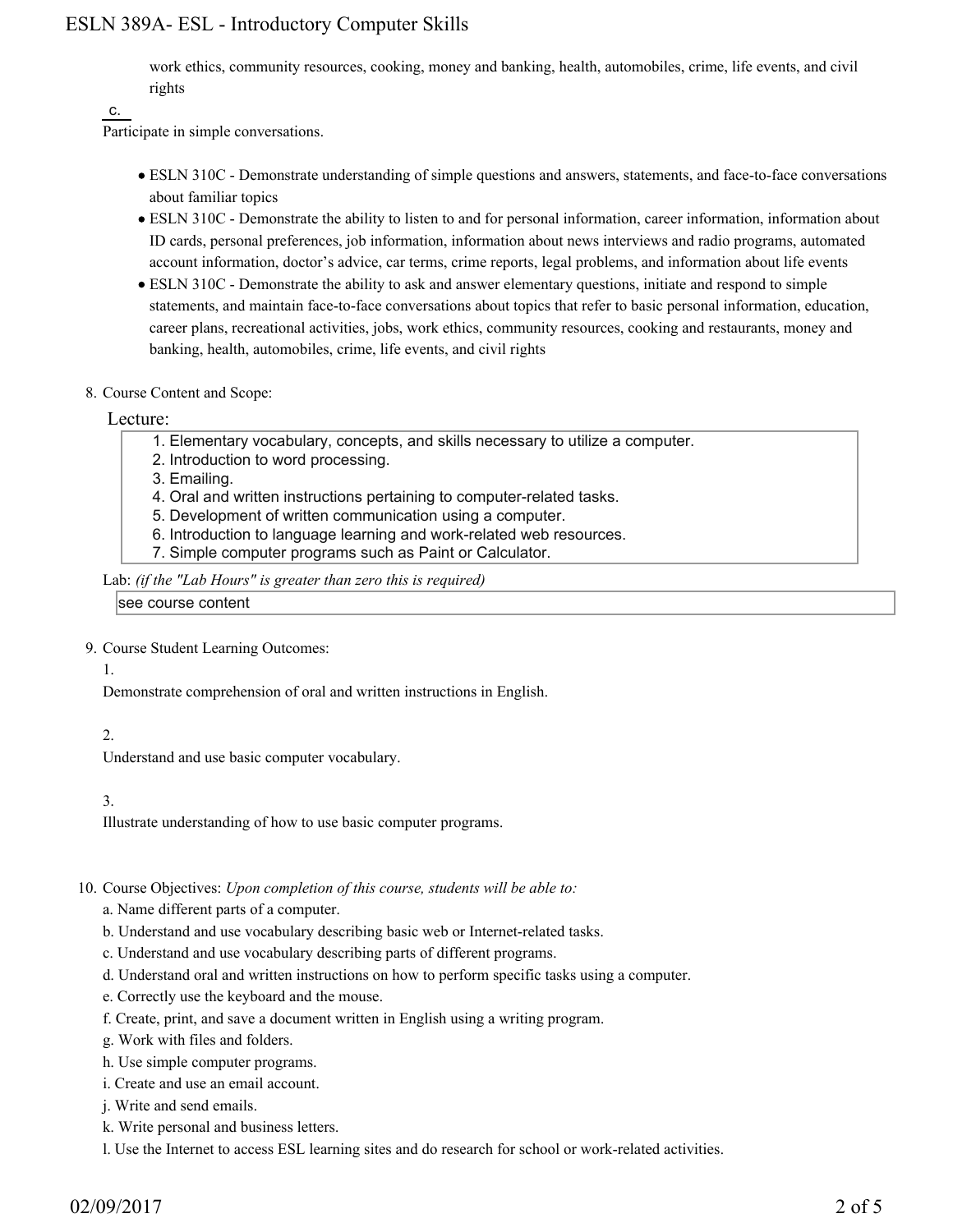- Methods of Instruction: *(Integration: Elements should validate parallel course outline elements)* 11.
	- a. Demonstration, Repetition/Practice
	- b. Lecture
	- c. Participation
	- d. Technology-based instruction
- 12. Assignments: (List samples of specific activities/assignments students are expected to complete both in and outside of class.) In Class Hours: 64.00

Outside Class Hours: 128.00

a. In-class Assignments

a. Complete four hours of classroom work each week. b. Utilize listening, speaking, reading, and writing skills in class and in assignments. c. Identify physical parts of a computer. d. Follow oral and written instructions and complete specific tasks using a computer. e. Create, print, and save a document written in English. f. Create and use an email account. g. Complete skill builder exercises. h. Access English language learning and work-related websites.

b. Out-of-class Assignments

a. Complete assigned homework. b. Study vocabulary and topics covered in class. c. Practice specific skills acquired in class. d. Write and save documents. e. Write and send emails. f. Perform assigned tasks on the Internet.

- 13. Methods of Evaluating Student Progress: The student will demonstrate proficiency by:
	- Presentations/student demonstration observations
	- Group activity participation/observation
	- Mid-term and final evaluations
	- Student participation/contribution
	- Student preparation
	- Other
	- a. Practical exams
- 14. Methods of Evaluating: Additional Assessment Information:
- 15. Need/Purpose/Rationale -- All courses must meet one or more CCC missions.
	- PO-BS Reading and Writing Skills

Demonstrate reading skills to multiple texts.

Type structured texts in a variety of written forms according to purpose and audience.

Apply English conventions of grammar, mechanics, usage, punctuation, and format according to course

intensity.

PO-BS Independent Study Skills

Create goals and take an active role in defining these goals.

IO - Global Citizenship - Scientific & Technological Literacy

 Produce oral and written information in various modes and media, using technology such as computers, the Internet, and library databases.

16. Comparable Transfer Course

| <b>University System</b> | Campus | <b>Course Number</b> | <b>Course Title</b> | <b>Catalog Year</b> |
|--------------------------|--------|----------------------|---------------------|---------------------|
|--------------------------|--------|----------------------|---------------------|---------------------|